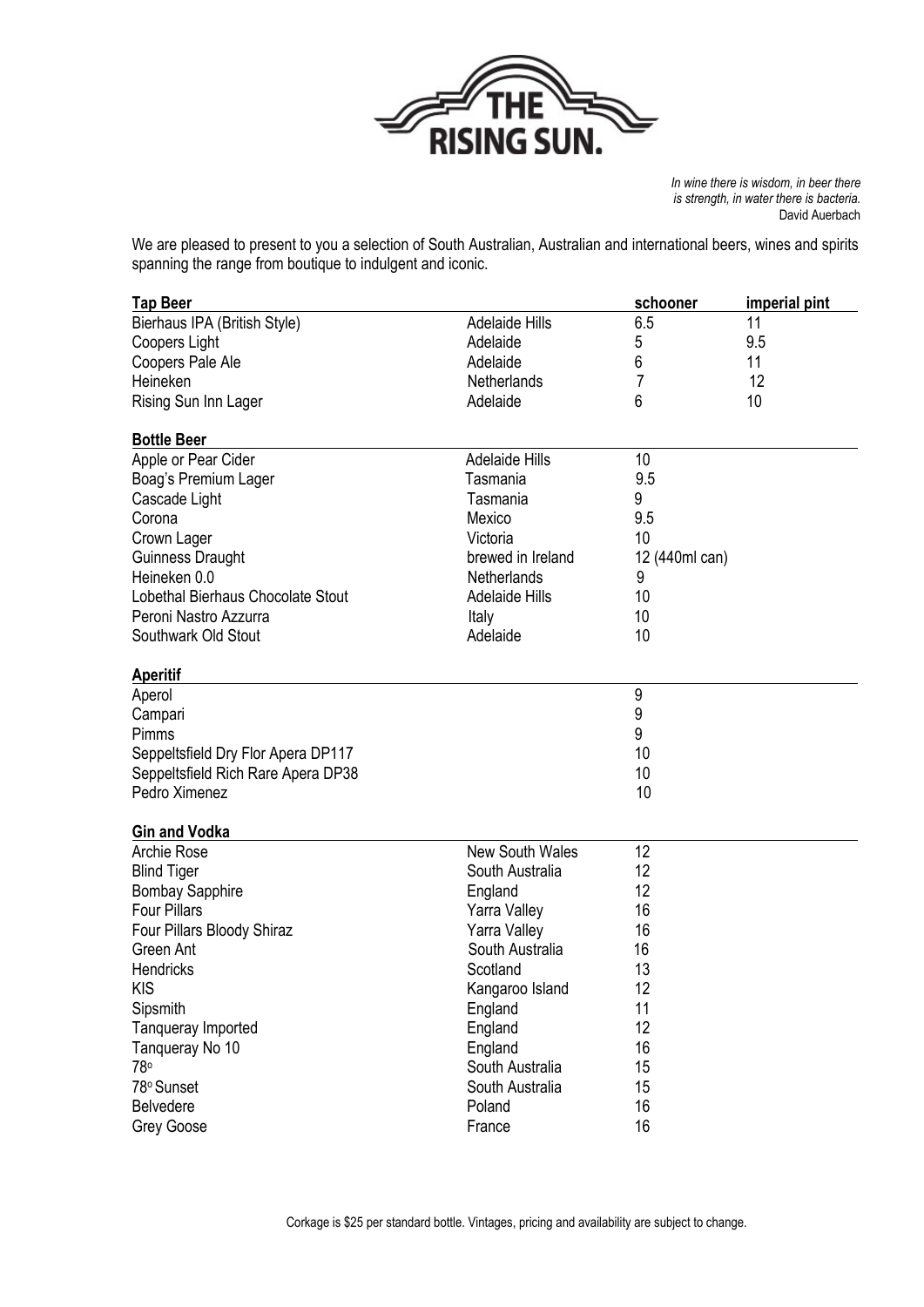

| <b>Sparkling Wine and Champagne</b>               |                       | glass       | bottle |
|---------------------------------------------------|-----------------------|-------------|--------|
| NV 47 Anno Domini Prosecco Frizzante              | Italy                 |             | 45     |
| NV Billecart-Salmon Brut Reserve Champagne        | France                |             | 138    |
| NV Bollinger Special Cuvee Brut Champagne         | France                |             | 120    |
| NV DiGiorgio Pinot Noir Chardonnay                | Limestone Coast       |             | 49     |
| NV Moet Chandon Brut Imperial Champagne           | France                |             | 98     |
| NV Rockford Black Sparkling Shiraz                | Barossa Valley        |             | 140    |
| 2019 Serafino Goose Island Moscato                | <b>McLaren Vale</b>   |             | 45     |
| NV Jip Jip Rock Sparkling Shiraz                  | Coonawarra            |             | 50     |
| NV Paulettt's Trillians Sparking Red Piccol       | Clare Valley          | (2 glasses) | 15     |
| NV Veuve Clicquot Champagne                       | France                |             | 112    |
| NV Veuve d'Argent Blanc de Blanc                  | France                | 13          | 58     |
| <b>NV Louis Bouillot</b>                          | France                |             | 82     |
| <b>Sauvignon Blanc and White Blends</b>           |                       |             |        |
| 2021 Paracombe                                    | <b>Adelaide Hills</b> |             | 49     |
| 2021 Penny's Hill                                 | <b>Adelaide Hills</b> |             | 50     |
| 2021 Shaw and Smith                               | <b>Adelaide Hills</b> | 14          | 66     |
| 2016 Tynan Road Petillant Sauvignon               | <b>Adelaide Hills</b> |             | 44     |
| <b>Riesling</b>                                   |                       |             |        |
| 2021 Grosset                                      | Springvale            |             | 78     |
| 2021 Vickery                                      | Watervale             | 11          | 49     |
| 2021 Skillogalee                                  | Clare Valley          |             | 52     |
| 2021 Tim Adams                                    | <b>Clare Valley</b>   |             | 49     |
| 2021 Elderton                                     | Eden Valley           |             | 50     |
| Chardonnay                                        |                       |             |        |
| 2019 Joseph Drouhin Macon-Villages White Burgundy | Beaune, France        | 13          | 60     |
| 2021 Shillogalee                                  | <b>Clare Valley</b>   |             | 58     |
| <b>Pinot Gris/Grigio</b>                          |                       |             |        |
| 2021 Back Beat Pinot Gris                         | <b>Adelaide Hills</b> | 11          | 49     |
| 2021 Kris Pinot Grigio IGT                        | Delle Venezie, Italy  |             | 50     |
| <b>White Varietals</b>                            |                       |             |        |
| 2020 Pike & Joyce Gruner Veltliner                | Adelaide Hill         |             | 49     |
| 2019 Rockford Local Growers Semillon              | Barossa Valley        |             | 49     |
| 2020 Haselgrove Fiano                             | <b>McLaren Vale</b>   |             | 49     |

*Wine makes all things possible.* George RR Martin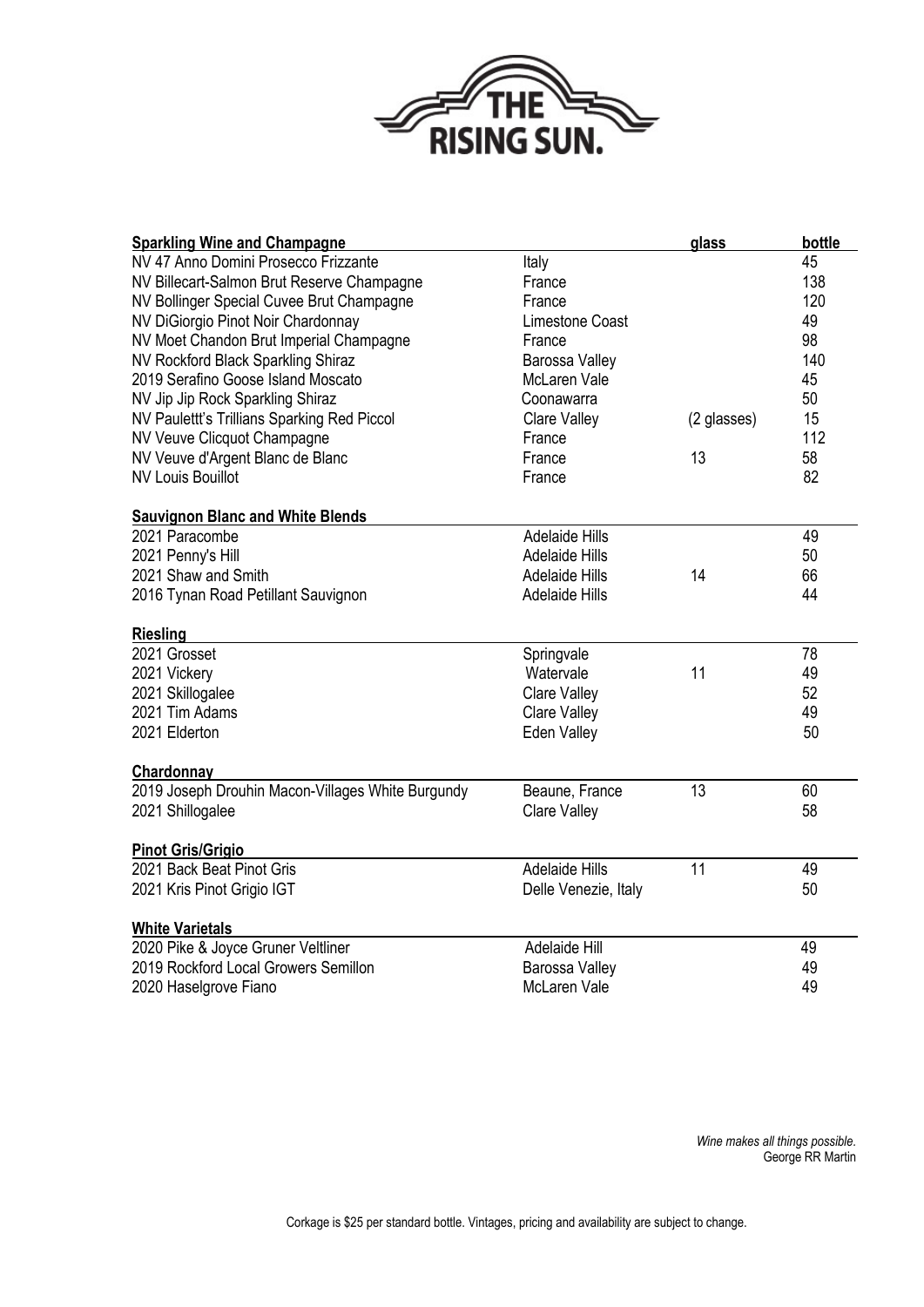

| <b>Rose</b>                                        |                     | glass | bottle |
|----------------------------------------------------|---------------------|-------|--------|
| 2020 AIX Rose                                      | Provence, France    | 12    | 55     |
| 2021 Rockford Alicante Bouchet                     | Barossa Valley      |       | 55     |
| <b>Pinot Noir</b>                                  |                     |       |        |
| 2019 Nocton Vineyard                               | Coal Valley, Tas    | 11    | 52     |
| 2020 Two Paddocks Picnic                           | Central Otago, NZ   |       | 68     |
| <b>Red Blends</b>                                  |                     |       |        |
| 2018 Bethany Cabernet Merlot                       | Barossa Valley      |       | 49     |
| 2016 Henschke Keyneton Euphonium Shiraz Blend      | Barossa Valley      |       | 94     |
| 2020 Kalleske Clarry's Grenache Shiraz Mataro      | Barossa Valley      |       | 48     |
| 2019 Langmeil Three Gardens Shiraz Mataro Grenache | Barossa Valley      |       | 56     |
| 2018 Rockford Moppa Springs Grenache Mataro Shiraz | Barossa Valley      |       | 68     |
| 2018 Rockford Rod and Spur Shiraz Cabernet         | Barossa Valley      |       | 74     |
| <b>Red Varietals</b>                               |                     |       |        |
| 2019 Antinori Peppoli Chianti Classico             | Italy               |       | 62     |
| 2010 Piramimma Petit Verdot                        | <b>McLaren Vale</b> |       | 112    |
| 2021 Samuel's Gorge Tempranillo                    | <b>McLaren Vale</b> |       | 76     |
| <b>Cabernet Sauvignon</b>                          |                     |       |        |
| 2018 Bleasdale Mulberry Tree                       | Langhorne Creek     | 10    | 49     |
| 2018 Elderton Barossa Estate                       | <b>Barossa</b>      |       | 62     |
| 2018 Good Catholic Girl                            | Clare Valley        |       | 59     |
| 2018 Majella                                       | Coonawarra          |       | 75     |
| 2019 Molly Dooker The Maitre D'                    | <b>McLaren Vale</b> |       | 58     |
| 2018 Molly Dooker Gigglepot                        | McLaren Vale        |       | 82     |
| 2018 Rockford Rifle Range                          | Barossa Valley      |       | 87     |
| 2017 Rockford Rifle Range (1/2 bottle)             | Barossa Valley      |       | 52     |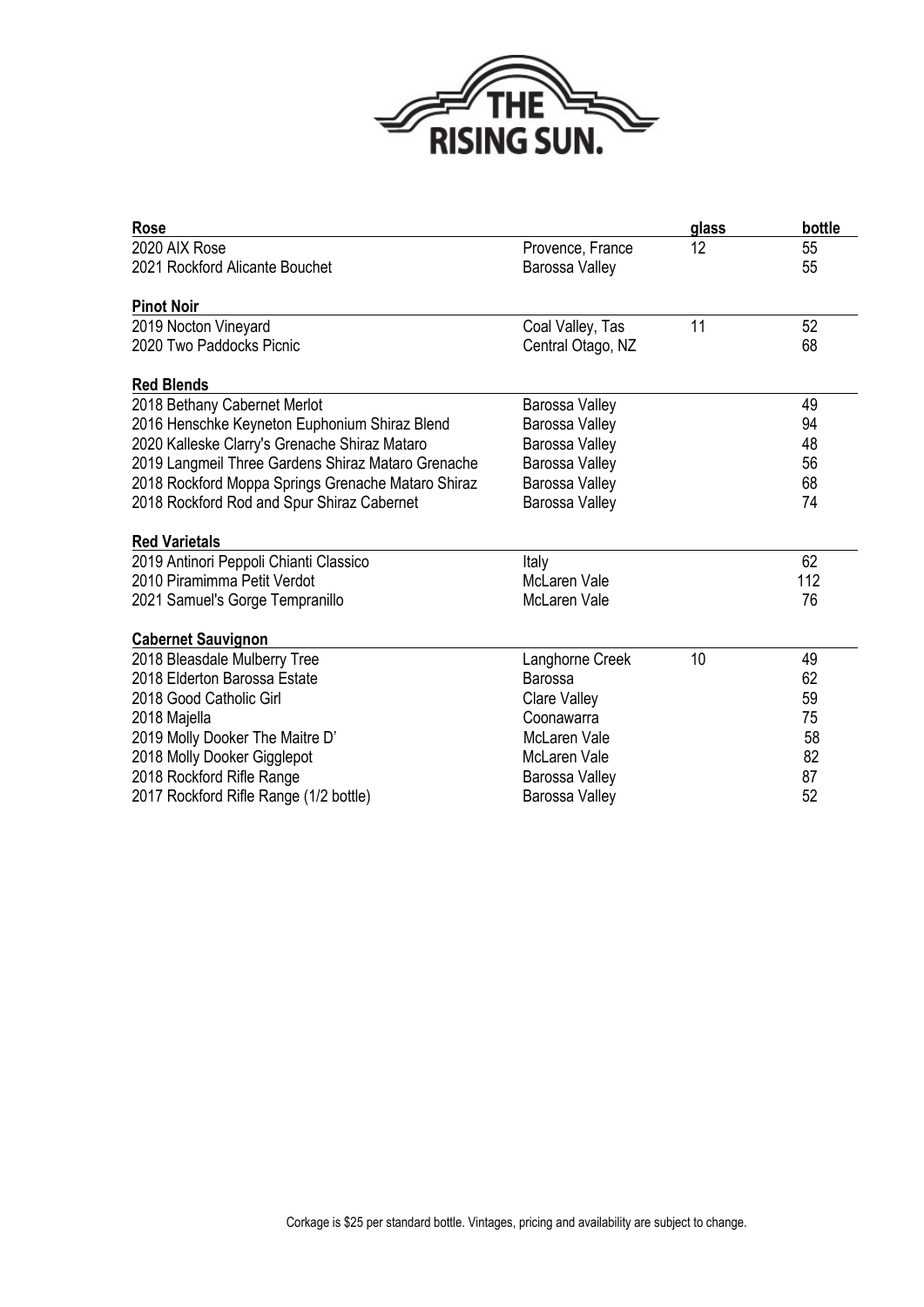

| <b>Shiraz</b>                           |                       | glass | bottle |
|-----------------------------------------|-----------------------|-------|--------|
| 2018 Bremerton Old Adam                 | Langhorne Creek       |       | 92     |
| 2017 d'Arenberg The Dead Arm            | McLaren Vale          |       | 98     |
| 2018 Dutschke Gods Hill Road            | Barossa Valley        | 13    | 59     |
| 2018 Dutschke St Jakobi                 | Barossa Valley        |       | 78     |
| 2020 Kay Brothers Amery Basket Pressed  | <b>McLaren Vale</b>   |       | 59     |
| 2012 Kilikanoon Oracle                  | Clare Valley          |       | 140    |
| 2017 Majella                            | Coonawarra            |       | 72     |
| 2018 Molly Dooker Carnival of Love      | McLaren Vale          |       | 98     |
| 2019 Molly Dooker The Boxer             | McLaren Vale          |       | 58     |
| 2015 Paracombe Shiraz                   | <b>Adelaide Hills</b> |       | 69     |
| 2018 Rockford Basket Press              | Barossa Valley        | 32    | 142    |
| 2017 Rockford Basket Press (1/2 bottle) | Barossa Valley        |       | 99     |
| 2020 Shingleback Davey Brothers         | McLaren Vale          | 8     | 44     |
| 2021 Skillogalee Basket Pressed         | Clare Valley          |       | 62     |
| 2019 Torbreck The Struie                | Barossa Valley        |       | 87     |
| 2016 Yalumba The Octavius               | Barossa Valley        |       | 198    |

## **LIMITED AGED WINE LIST**

## **RESERVE WINE LIST**

| 240 |
|-----|
| 109 |
| 175 |
| 130 |
| 168 |
| 158 |
| 152 |
| 145 |
|     |

More aged wine on the next page…………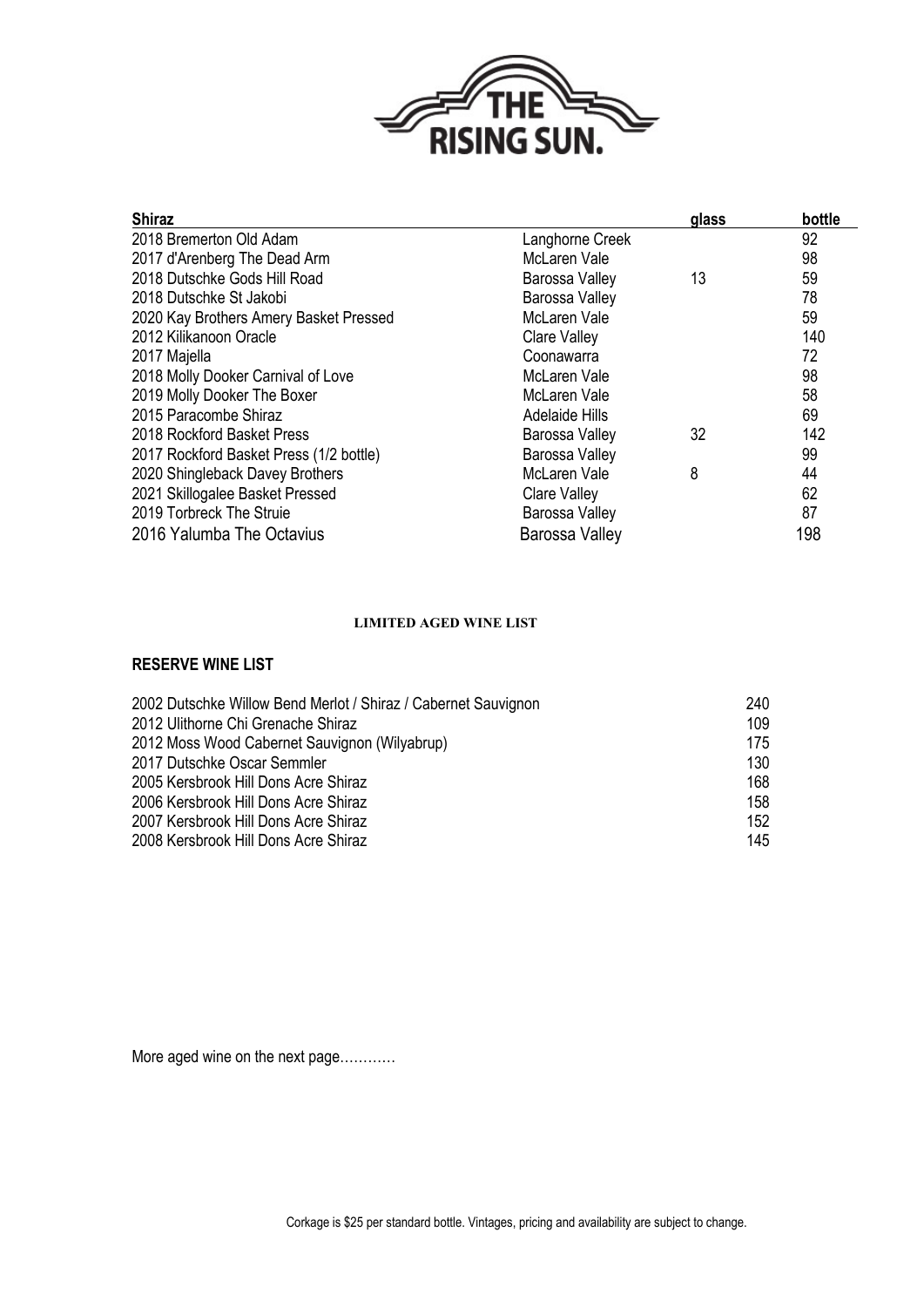

## **RESERVE WINE LIST … continued**

| 2014 Kilikanoon Oracle                | 180  |
|---------------------------------------|------|
| 2012 Maxwell Minotauer Reserve Shiraz | 128  |
| 2018 Molly Dooker Velvet Glove Shiraz | 320  |
| 2006 Ngeringa Estate Syrah            | 110  |
| 2010 Ngeringa Estate Syrah            | 95   |
| 2003 Patrick Joanna Shiraz            | 94   |
| 2009 Penfolds Grange Magnum           | 2490 |
| 2001 Penfolds Kalimna Bin 28 Shiraz   | 130  |
| 2012 Rockford Basket Press Shiraz     | 198  |
| 2008 Rockford Basket Press Shiraz     | 425  |
| 2005 Rockford SVS Hoffman             | 220  |
| 2006 Rockford SVS Hoffman             | 198  |
|                                       |      |

*Wine and cheese are ageless companions, like aspirin and aches, or June and moon, or good people and noble ventures.* M. F. K. Fisher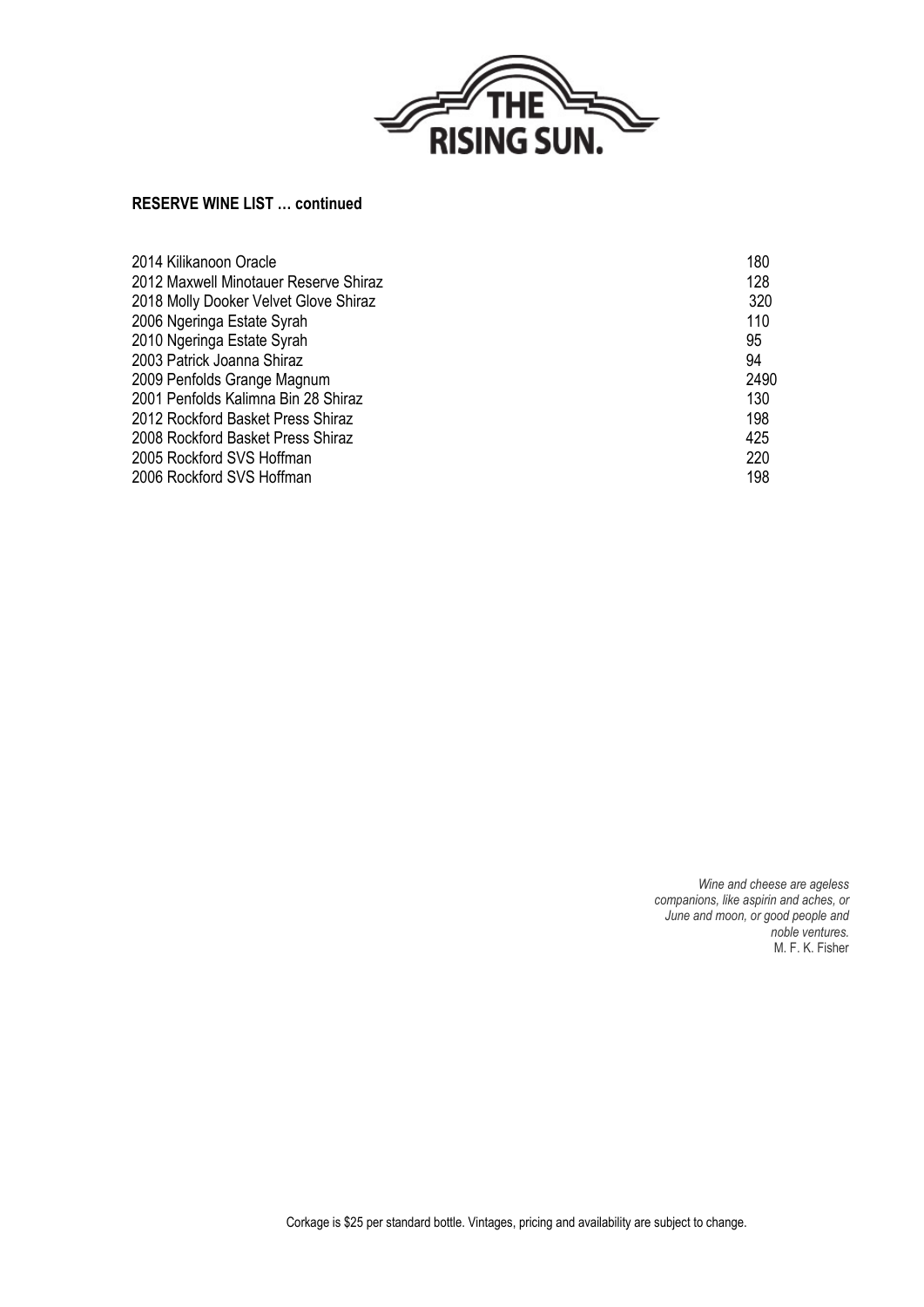

| <b>Dessert, Fortified and Liqueur</b>                               |                     | glass | bottle      |
|---------------------------------------------------------------------|---------------------|-------|-------------|
| <b>Back Beat Ruby Grenache</b>                                      | <b>McLaren Vale</b> | 10    |             |
| 2011 Debortoli Noble One Botrytis Semillon                          | Multi regional      | 10    | 56 (375 ml) |
| NV Dutschke Old Codger Fortified                                    | Barossa Valley, SA  | 8     |             |
| NV Dutschke 22yr old Tawny                                          | Barossa Valley, SA  | 16    |             |
| Limoncello (lemon/citrus liquor)                                    | Italy               | 10    |             |
| 2009/10 Rieslingfreak Fortified Riesling                            | Clare Valley, SA    | 10    | 56 (375 ml) |
| NV Rockford PS Marion Tawny                                         | Barossa Valley, SA  | 15    |             |
| De Bortoli Show Liquer Muscat                                       | Multi regional      | 12    |             |
| Pedro Ximenez                                                       | Jerez, Spain        | 10    | 82 (750 ml) |
| <b>Brandy and Cognac</b>                                            |                     |       |             |
| Courcel                                                             |                     | 9     |             |
| <b>Courvoisier VS</b>                                               |                     | 13    |             |
| Meukow XO                                                           |                     | 20    |             |
| Menorval Calvados (apple brandy)                                    |                     | 10    |             |
| St Agnes XO                                                         |                     | 20    |             |
| <b>Digestives</b>                                                   |                     |       |             |
| Amaretto                                                            |                     | 9     |             |
| Amaro Montenegro (medicinal herbs, honey, orange and treacle)       |                     | 9     |             |
| Averna Amaro Siciano (ancient recipe of herbs used since 1868)      |                     | 9     |             |
| Disaronno (engages senses with compelling intensity)                |                     | 15    |             |
| Fernet-Branca (27 herbs and spices, aloe, rhubarb and saffron)      |                     | 9     |             |
| Ferro China (said to maintain normal blood, ancient italian recipe) |                     | 9     |             |
| Meletti                                                             |                     | 10    |             |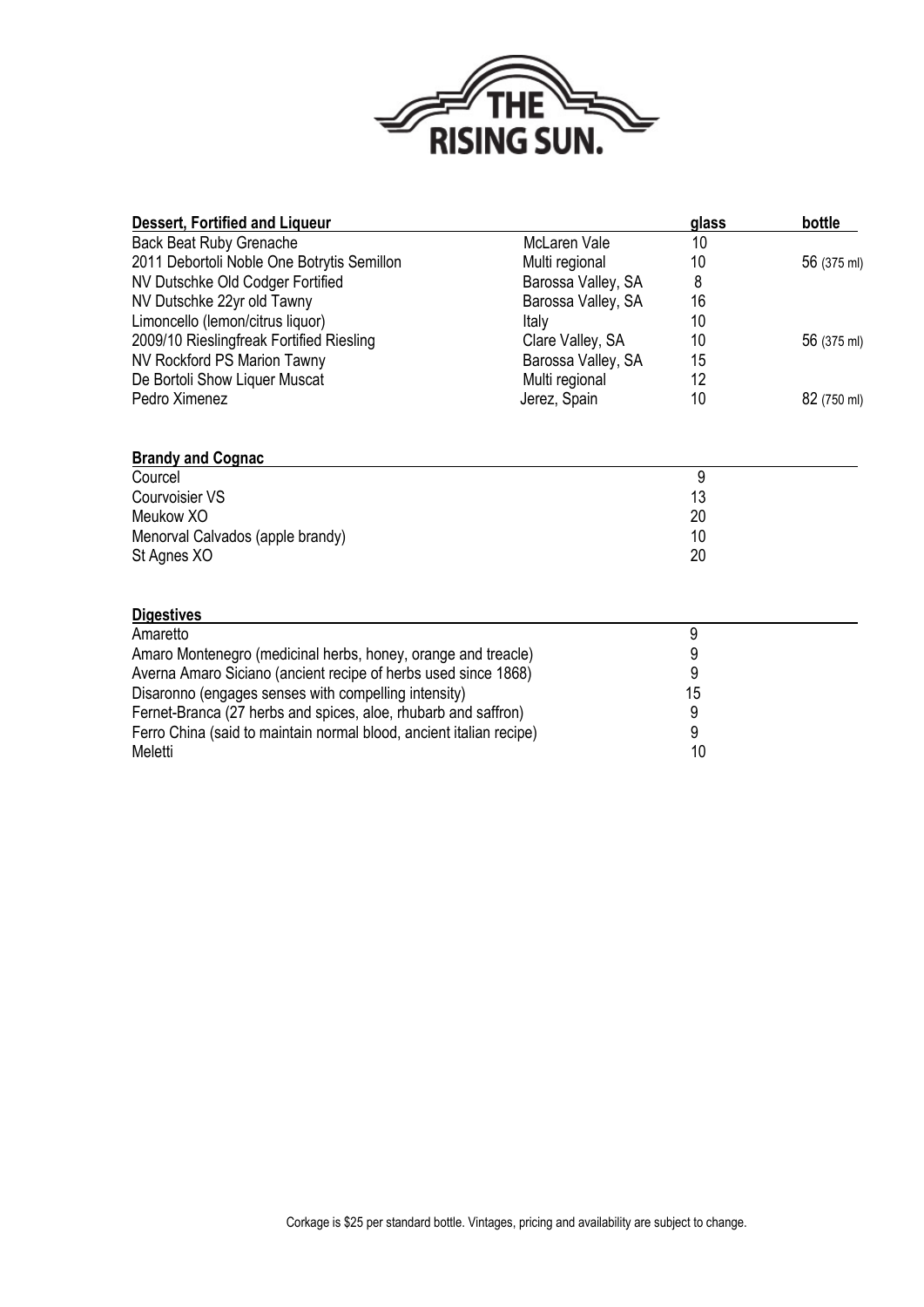

| <b>Whisky</b>                                                                       |                 |
|-------------------------------------------------------------------------------------|-----------------|
| Aberfeldy 12yo (sweet, malty, gentle peat)                                          | 12 <sup>°</sup> |
| Aberlour 12yo (vanilla, cinnamon, raisins, christmas cake)                          | 15              |
| Auchentoshan 3 Wood Lowland (hazelnut/cinnamon/lemon/butterscotch)                  | 17              |
| Balblair 2000 Highland Barley (honey/vanilla/lemon zest/cereal grains)              | 14              |
| Balvenie 14yo (vanilla/sweet oak/fruitiness)                                        | 20              |
| Basil Hayden's (peppermint/pepper/citrus overtones)                                 | 17              |
| Connemara (lightly honey sweet/smoke/sweet barley water/light spice/vanilla oak)    | 12              |
| Chivas Regal 12 (banana/barley malt/allspice/ground walnut/caramel)                 | 10 <sup>1</sup> |
| Dalwhinnie 15yo (malty, walnuts, manuka honey, vanilla, touch of spice)             | 15              |
| Glenfiddich 18yo Speyside (spicy/ginger/toffee/sherry)                              | 18              |
| Glenmorangie The Original (lemon, apricot, honey, malt, toffee)                     | 14              |
| Glenlivet 25yo (maturity with discreet sherry character)                            | 38              |
| Glenfarclas 105 (single cask, dry with rich spices, hint of oak and sherried fruit) | 14              |
| Gentleman Jack (vanilla, apple, honey, dried fruit)                                 | 12              |
| Hellyer's Road 10yo (vanilla, citrus, toasty)                                       | 15              |
| Jamesons Irish Whisky (orchard fruits/vanilla cream/spice/honey)                    | 12              |
| Jim Beam Double Oak (aged then matured in a second oak barrel)                      | 10 <sup>1</sup> |
| Jim Beam Rye (distinctive with long soft oak finish)                                | 10              |
| Johnnie Walker Black (wood/dry spice/barley/cereal/creamy toffee/herbs)             | 10              |
| Johnnie Walker Green (smoky vanilla oak, pepper, fresh cut grass)                   | 15              |
| Johnnie Walker Select Cask (rich coffee/dark chocolate notes, sweetness & spice)    | 10              |
| Kilchoman (butterscotch/tropical fruit/intense sweetness)                           | 15              |
| Longmorn 16yo (toffee/cinnamon/nutmeg)                                              | 17              |
| Makers Mark (rye/spice/barley malt/nut oil/butterscotch/vanilla)                    | 10              |
| Makers 46 (Kentucky bourbon whisky with oak staves)                                 | 10              |
| Nikka from the barrel (winter spice/toffee/caramel/vanilla)                         | 18              |
| Suntory Kabukin (biscuit/vanilla/spice/smoke)                                       | 9               |
| Whistle Pig Straight Rye 10yo (oak, citrus, caramel, vanilla)                       | 17              |
| Yamazaki (vanilla/clean finish/hint of cinnamon)                                    | 14              |

J